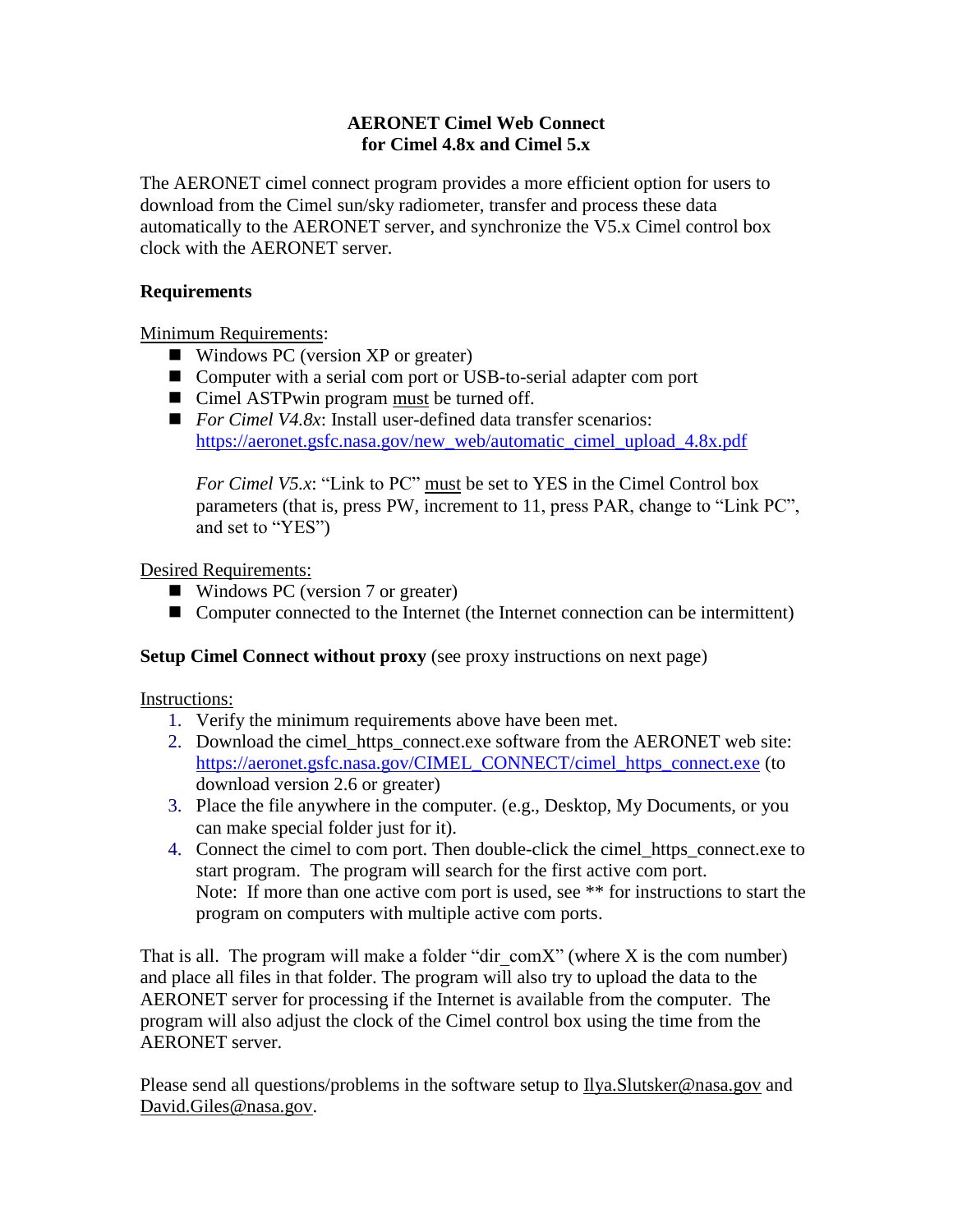\*\*Instructions for multiple active com ports on the computer

- $\blacksquare$  The cimel connect program can be opened multiple times; just double-click on cimel connect.exe and each time it will check for the next com port. Once you have the program listening to the desired com port, then you can close the other windows for com1, 2, and 3, etc.
- Alternatively, you can use the Command Prompt (Start->Run->cmd) and change directory to the location of cimel connect.exe and type the following command: **cimel\_connect.exe comX**

where X is the comport number the program will use to acquire Cimel data

# **Setting up Cimel Connect with Proxy**

Instructions:

- 1. Verify the minimum requirements above have been met.
- 2. Download the cimel\_https\_connect.exe software from the AERONET web site: [https://aeronet.gsfc.nasa.gov/CIMEL\\_CONNECT/cimel\\_https\\_connect.exe](https://aeronet.gsfc.nasa.gov/CIMEL_CONNECT/cimel_https_connect.exe) (to download version 2.3 or greater)
- 3. Rename cimel\_https\_connect.exe to cimel\_proxy\_connect.exe.
- 4. Place the file anywhere on the computer. (e.g., Desktop, My Documents, or you can make a folder).
- 5. Connect the cimel to the com port.
- 6. Use the Command Prompt (Start->Run->cmd) and change directory to the location of cimel\_proxy\_connect.exe and type the following command: **cimel\_proxy\_connect.exe proxy=myproxy.university.edu:8001 comX** where "myproxy.university.edu:8001" is the proxy server name and port number and X is the com port number the program will use to acquire Cimel data. If com port is not provided as an argument, the program will use the first available com port.

\* The program may also be started by double-click but proxy server information must be entered each time.